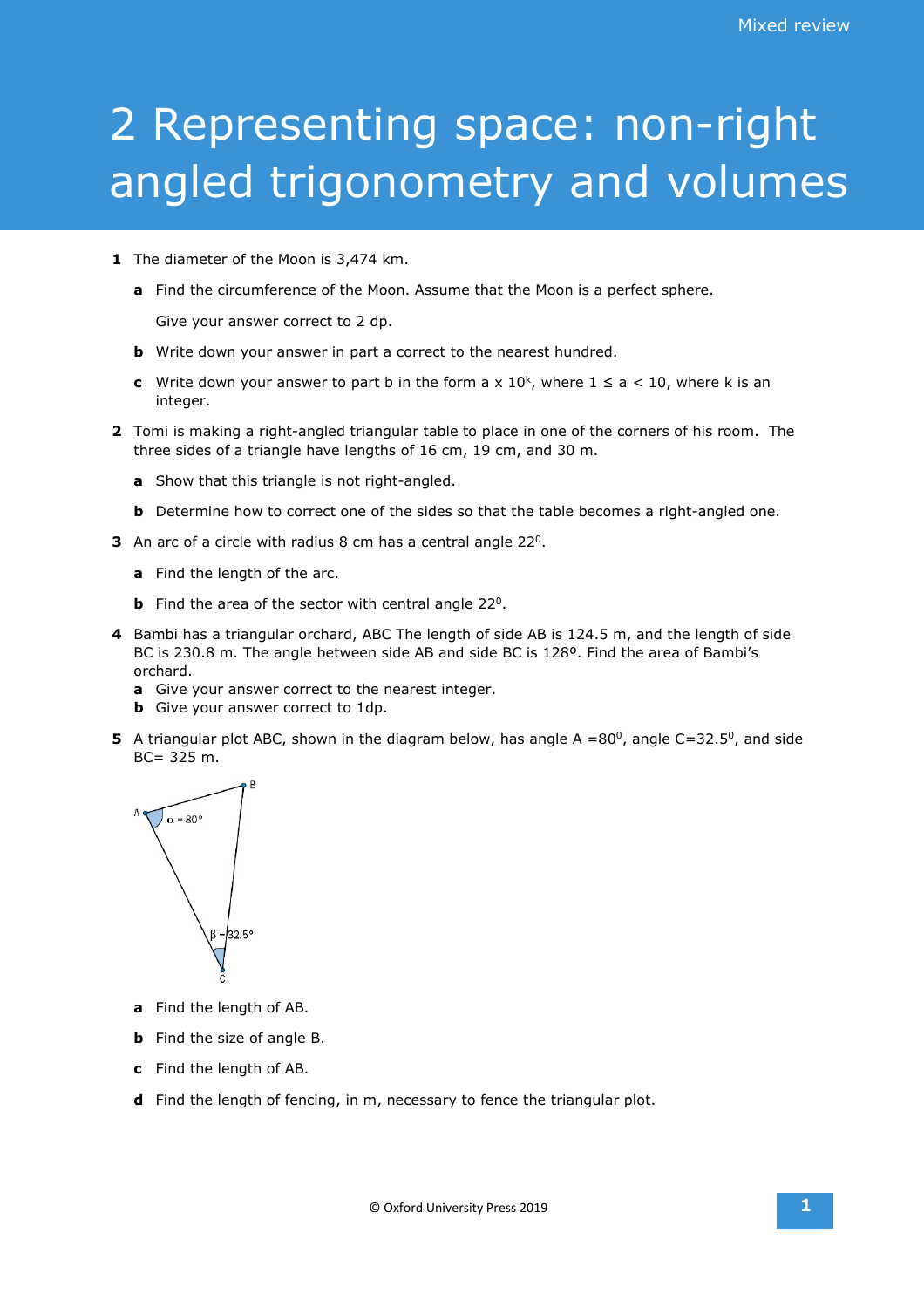- **6** A box, designed to be used as a juice container, has dimensions 4cm, 5cm, and 7 cm.
	- **a** Find the volume of the cone.

The juice container is expected to hold 120  $\text{cm}^3$  of juice, but a sample container is found to hold only  $110 \text{ cm}^3$ .

- **b** Determine the percentage error
- **7** A petroleum tank is in the form of a cylinder with radius 5 meters. The volume of the tank is 700 m3. Find:
	- **a** the height, h, of the cylinder.
	- **b** the total surface area of the tank.

To reduce air pollution, petroleum tanks must be painted with white paint.

**c** Find the amount of paint necessary to cover the surface of the entire tank, if 1 L of paint covers 11 m<sup>2</sup>. Use that  $1 L = 0.001$  m<sup>3</sup>.

**8**



The Ultimate Volleyball factory produces volleyball balls with radius 21 cm. Each ball is tightly packed in a box so that it touches each side of the box. To protect the ball, the box is filled with foam.

- **a** Find the volume of the box.
- **b** Find the amount of foam needed to fill the box.





A regular rectangular pyramid with a base side 1.5 m is made of a transparent acrylic material with volume 1.6  $m<sup>3</sup>$ . It is to be used by a museum to exhibit a piece. A cone, with a radius of 0.80 m and height and apex the same as the pyramid, is carved out to make space for the exhibition piece.

- **a** Show that the maximum height of the museum piece that can be encased by the pyramid is 2.1 m, correct to 1dp;
- **b** Determine the volume of the acrylic material that has not been removed from the pyramid.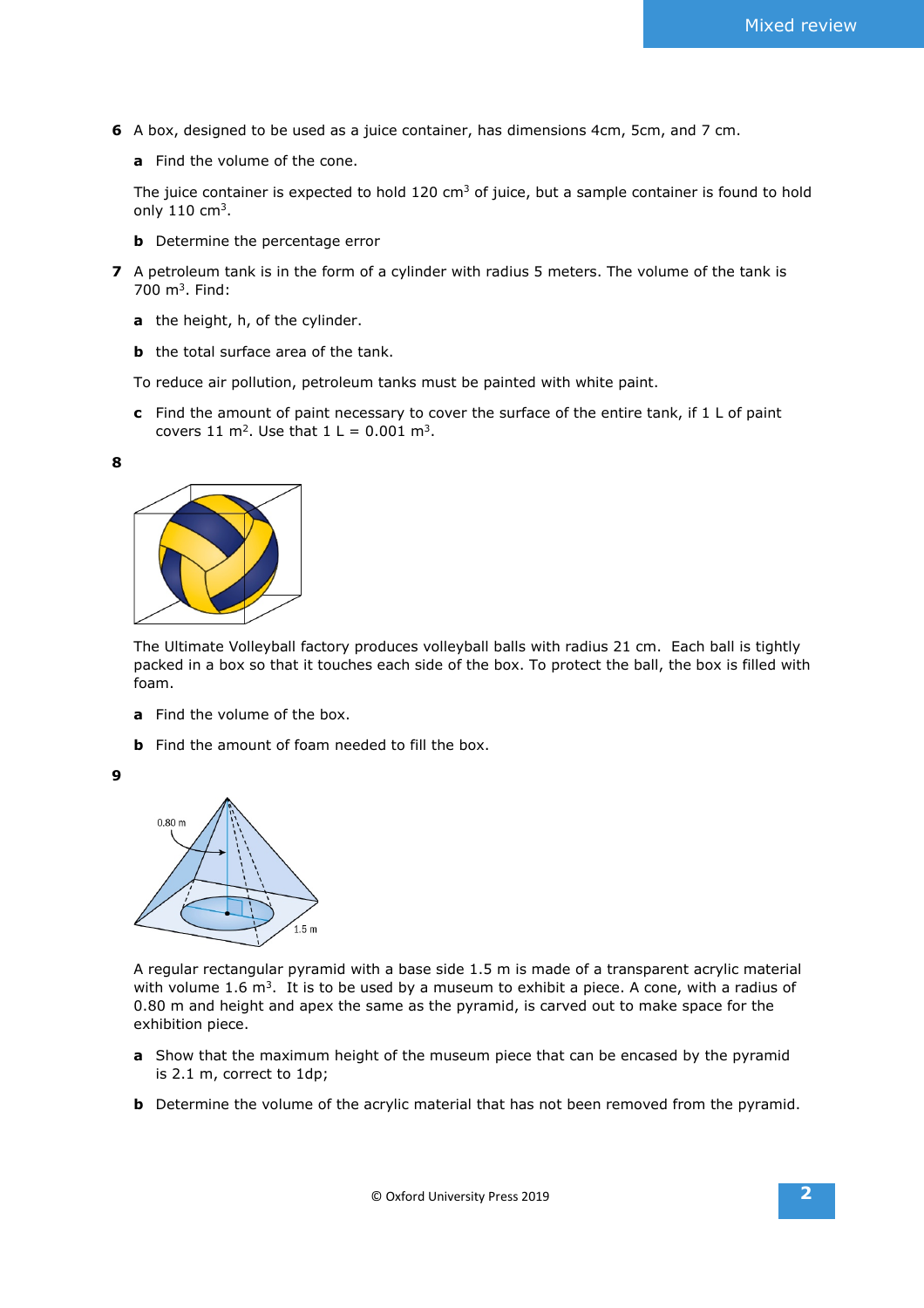## **Exam-style questions**

| 10 The diagram shows a parallelogram ABCD.                       |     |
|------------------------------------------------------------------|-----|
| Β<br>15.9 cm<br>С<br>10.1 cm<br>$41^{\circ}$<br>A                |     |
| Find the length of AC.<br>a                                      | (4) |
| <b>b</b> Find the angle that the line AC makes with the line AD. | (3) |
| c Find the area of the parallelogram.                            | (2) |
|                                                                  |     |
|                                                                  |     |



A hemisphere has radius 3 cm, and a cone has radius 6 cm.

Given that the volume of the hemisphere is twice the volume of the cone, show that the curved surface area of the cone is equal to  $\frac{9\pi\sqrt{65}}{2}$  cm<sup>2</sup>. (9)



*OB* and *PQ* are two sides of a long straight road. Sarah crosses the road from *O* to *A* to visit a friend, then crosses back from *A* to *B*. She finishes on the same side of the road as she started on, but is 60 m further along. Find the width of the road. (7)

13A paving slab consists of three composite parts: two identical sectorial areas and one isosceles triangle, as shown in the diagram.



Find the total area of the paving slab. (7) (7)

© Oxford University Press 2019 **3**